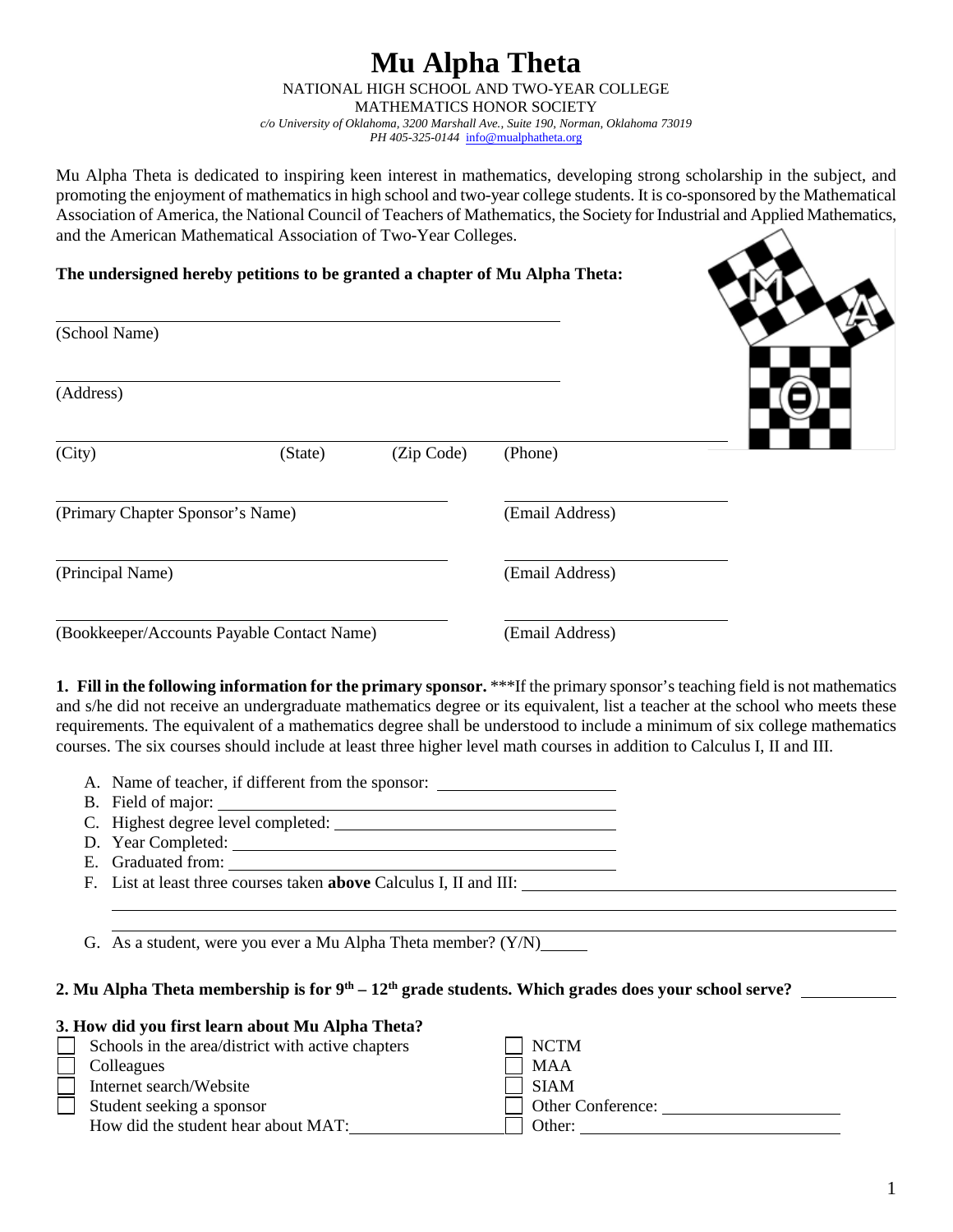#### **4. On a separate sheet, list the following for each math course offered by the school from Algebra 1 and above:**

- A. Title of the mathematics course.
- B. A paragraph summary of topics covered in each mathematic course. *Please do not send us web links as course descriptions.*
- C. The textbooks used for each, including the authors and year of publication.

#### **5. Approximate school enrollment and the total number of students graduated from the high school in the last three years:**

| Year | Total Students in the School | <b>Total Graduating</b> |
|------|------------------------------|-------------------------|
|      |                              |                         |
|      |                              |                         |
|      |                              |                         |

#### **Fees**

◻ \$25.00 Charter Fee (one-time fee for chapter). Charter Fee includes charter certificate.

□ \$10.00 Registration Fee per member (one-time fee). Registration Fee includes a printed certificate with member's name and membership card.

# **Payment Method**

Payment must accompany this application; purchase orders cannot beaccepted to activate a chapter. If your school requires an invoice to issue payment, please email  $\frac{info@mualphatheta.org}{info@mualphatheta.org}$ .

Amount Enclosed (\$10/student + \$25 charter fee): Please make checks payable to: **Mu Alpha Theta**

## **Signatures**

I, have read and agree to abide by Mu Alpha Theta's National Constitution and Bylaws,

(chapter sponsor) and I approve the contents of this petition.

Signature of chapter sponsor

Date

I, Solution 2. Approve the chartering of a Mu Alpha Theta, National Mathematics (principal)

Honor Society chapter at this school.

Signature of principal

Date

# **This petition must be completed by the chapter sponsor. Petitions will NOT be accepted if they are filled out or sent in by a student.**

\*New members must be registered annually to preserve Mu Alpha Theta active chapter status. If a chapter does not add new members for two consecutive years, it will be made inactive and a \$15 service fee will be required to reactivate the chapter.